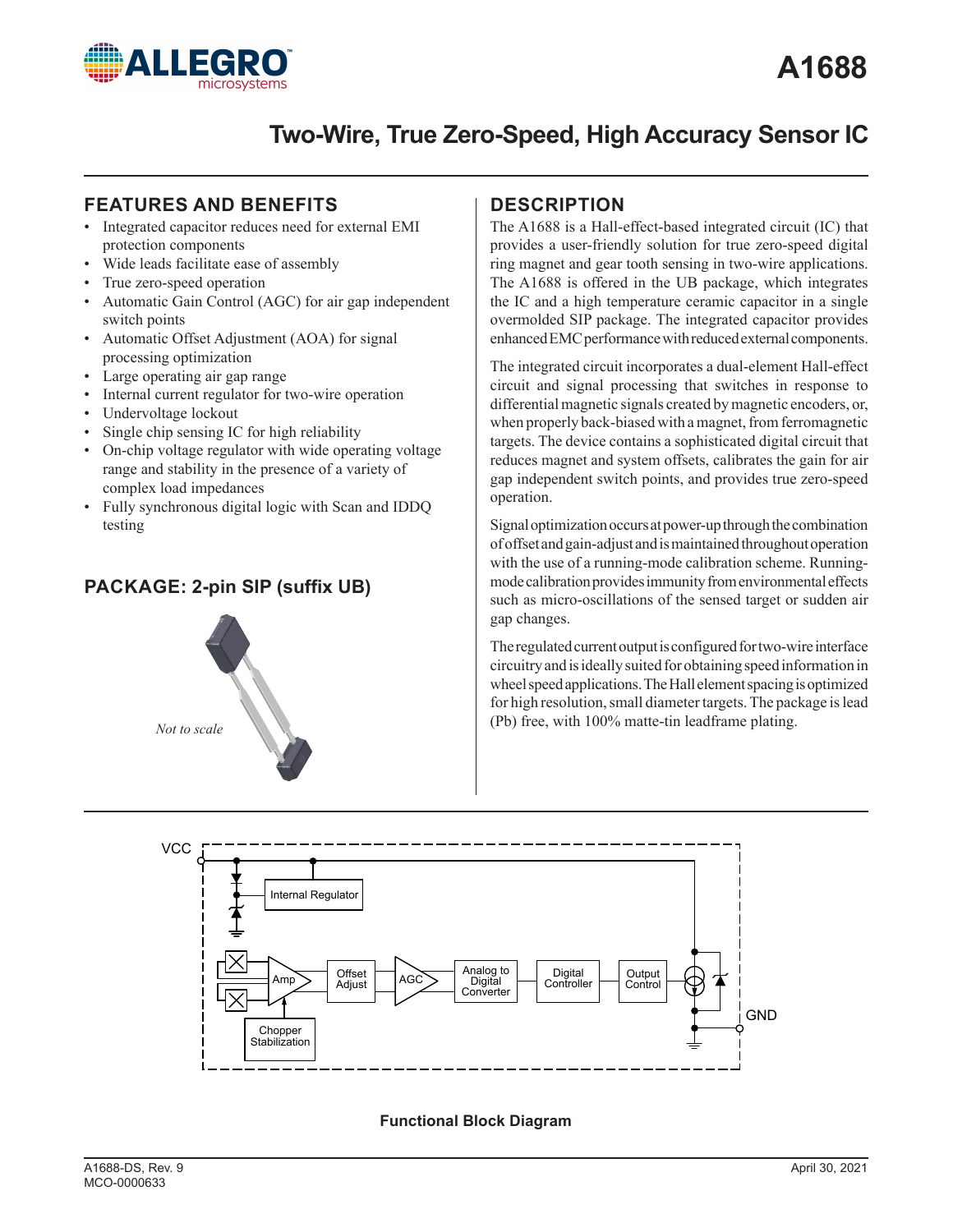# **A1688 Two-Wire, True Zero-Speed, High Accuracy Sensor IC**

### **SPECIFICATIONS**

#### **SELECTION GUIDE**

| <b>Part Number</b> | Packing*                    | <b>Power-On State</b> |  |
|--------------------|-----------------------------|-----------------------|--|
| A1688LUBTN-L-T     | 4000 pieces per 13-in. reel | <b>CC(LOW)</b>        |  |
| A1688LUBTN-H-T     | 4000 pieces per 13-in. reel | 'CC(HIGH)             |  |

\*Contact Allegro™ for additional packing options.

#### **ABSOLUTE MAXIMUM RATINGS**

| <b>Characteristic</b>                | Symbol            | <b>Notes</b>        | Rating       | Unit |
|--------------------------------------|-------------------|---------------------|--------------|------|
| Supply Voltage                       | $\rm V_{CC}$      |                     | 28           |      |
| Reverse Supply Voltage               | $\rm V_{\rm RCC}$ |                     | $-18$        |      |
| <b>Operating Ambient Temperature</b> | Τд                | L temperature range | $-40$ to 150 | °C   |
| <b>Maximum Junction Temperature</b>  | [,(max)           |                     | 165          | °C   |
| Storage Temperature                  | $T_{\text{stg}}$  |                     | $-65$ to 170 | °C   |

#### **Internal Discrete Capacitor Ratings**

| <b>Characteristic</b> | Svmbol  | <b>Test Conditions*</b>       | Value<br>(Typ., | Unit |
|-----------------------|---------|-------------------------------|-----------------|------|
| Nominal Capacitance   | ∪SUPPLY | Connected between VCC and GND | 2200            | b۲   |



#### **Terminal List Table**

| <b>Name</b> | <b>Number</b> | <b>Function</b> |
|-------------|---------------|-----------------|
| VCC         |               | Supply Voltage  |
| GND         |               | Ground          |

**UB Package, 2-Pin SIP Pinout Diagram**

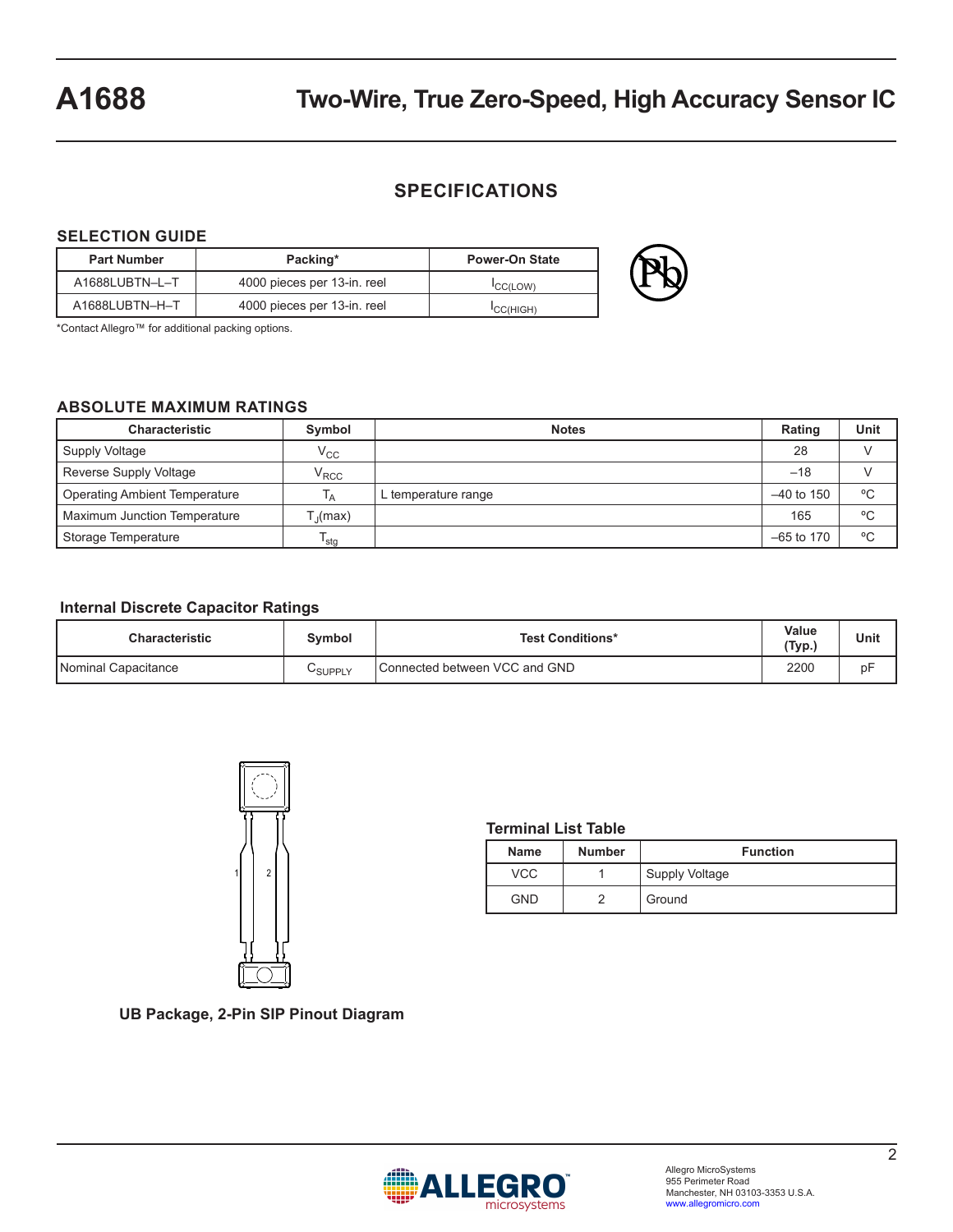#### **OPERATING CHARACTERISTICS: Valid throughout full operating and temperature ranges; unless otherwise specified**

| Characteristic                      | Symbol                                        | <b>Test Conditions</b>                                                                                  | Min.                     | Typ.1                    | Max.                     | Unit                     |
|-------------------------------------|-----------------------------------------------|---------------------------------------------------------------------------------------------------------|--------------------------|--------------------------|--------------------------|--------------------------|
| <b>ELECTRICAL CHARACTERISTICS</b>   |                                               |                                                                                                         |                          |                          |                          |                          |
| Supply Voltage <sup>2</sup>         | $V_{\rm CC}$                                  | Operating, $T_J < T_J$ (max)                                                                            | 4                        | $\overline{\phantom{0}}$ | 24                       | $\vee$                   |
| Undervoltage Lockout                | $V_{CC(UV)}$                                  | V <sub>CC</sub> transitioning from 0 $\rightarrow$ 5 V or 5 $\rightarrow$ 0 V                           |                          | 3.6                      | 3.95                     | $\vee$                   |
| Reverse Supply Current <sup>3</sup> | $I_{RCC}$                                     | $V_{CC} = V_{RCC}(max)$                                                                                 |                          | $\overline{\phantom{0}}$ | $-10$                    | mA                       |
| Supply Zener Clamp Voltage          | V <sub>ZSUPPLY</sub>                          | $I_{CC} = I_{CC}(max) + 3$ mA, $T_A = 25$ °C                                                            | 28                       | $\overline{\phantom{0}}$ |                          | $\vee$                   |
| Supply Zener Current                | <b>IzSUPPLY</b>                               | $T_A = 25^{\circ}$ C, V <sub>CC</sub> = 28 V                                                            | $\overline{\phantom{0}}$ | $\overline{\phantom{0}}$ | 19                       | m <sub>A</sub>           |
| <b>OUTPUT</b>                       |                                               |                                                                                                         |                          |                          |                          |                          |
| Power-On State                      | POS                                           | -H variant                                                                                              | $\overline{\phantom{m}}$ | ICC(HIGH)                | $\overline{\phantom{m}}$ | $\overline{\phantom{m}}$ |
|                                     |                                               | -L variant                                                                                              |                          | ICC(LOW)                 |                          |                          |
|                                     | I <sub>CC(LOW)</sub>                          | Low-current state                                                                                       | 5.9                      |                          | 8.4                      | mA                       |
| <b>Supply Current</b>               | ICC(HIGH)                                     | High-current state                                                                                      | 12                       | $\qquad \qquad -$        | 16                       | mA                       |
| <b>Supply Current Ratio</b>         | $I_{\text{CC(HIGH)}}$<br>I <sub>CC(LOW)</sub> | Measured as ratio of high current to low current<br>(isothermal)                                        | 1.9                      |                          |                          |                          |
| <b>Output Rise Time</b>             | $t_{r}$                                       | Corresponds to measured output slew rate with<br>$C_{\text{SUPPLY}}$ , $R_{\text{LOAD}} = 100 \Omega$   | $\Omega$                 |                          | 1.5                      | μs                       |
| <b>Output Fall Time</b>             | $t_f$                                         | Corresponds to measured output slew rate with<br>$C_{\text{SUPPLY}}$ , $R_{\text{LOAD}}$ = 100 $\Omega$ | $\Omega$                 |                          | 1.5                      | μs                       |
| <b>OPERATING CHARACTERISTICS</b>    |                                               |                                                                                                         |                          |                          |                          |                          |
| Operate Point                       | $B_{OP}$                                      | % of peak-to-peak IC-processed magnetic<br>signal                                                       |                          | 60                       |                          | $\frac{0}{0}$            |
| <b>Release Point</b>                | $B_{RP}$                                      | % of peak-to-peak IC-processed magnetic<br>signal                                                       |                          | 40                       |                          | $\frac{0}{0}$            |
| <b>Operating Frequency</b>          | $f_{\text{FWD}}$                              |                                                                                                         | $\Omega$                 | $\overline{\phantom{0}}$ | 5                        | kHz                      |

*Continued on the next page…*



**Figure 1: Typical Application Circuit**

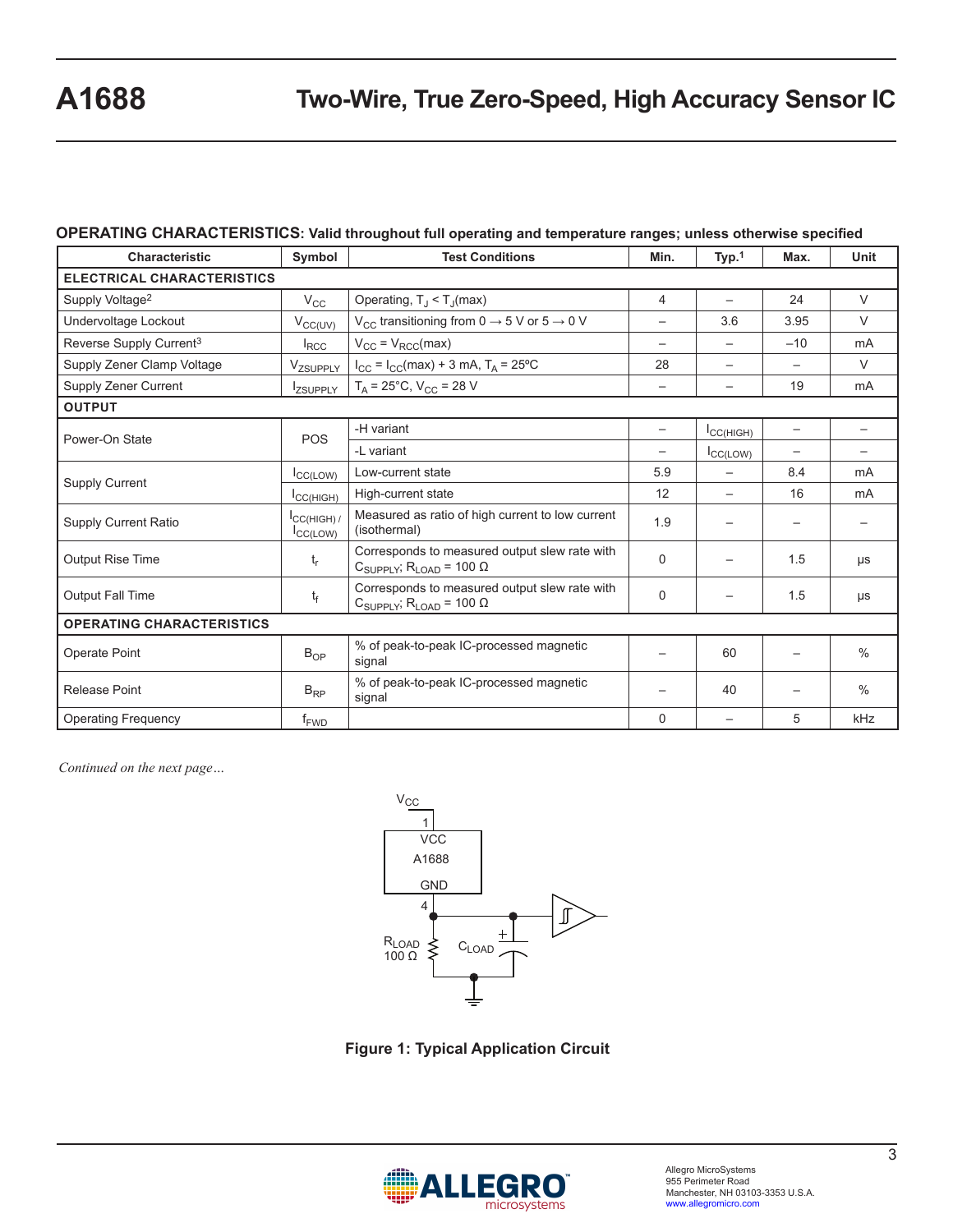#### **OPERATING CHARACTERISTICS (continued): Valid throughout full operating and temperature ranges; unless otherwise specified**

| <b>Characteristic</b>                            | Symbol                                       | <b>Test Conditions</b>                                                                                                                                 | Min.   | Type <sub>1</sub> | Max. | Unit       |
|--------------------------------------------------|----------------------------------------------|--------------------------------------------------------------------------------------------------------------------------------------------------------|--------|-------------------|------|------------|
|                                                  | <b>OPERATING CHARACTERISTICS (continued)</b> |                                                                                                                                                        |        |                   |      |            |
| Input Signal                                     | $B_{SIG}$                                    | Differential signal, measured peak-to-peak                                                                                                             | 20     |                   | 1200 | G          |
| Allowable User-Induced Differential<br>Offset    | $B_{\text{SIGEXT}}$                          | External differential signal bias (DC), operating<br>within specification                                                                              | $-300$ |                   | 300  | G          |
| Sensitivity Temperature Coefficient <sup>4</sup> | TC                                           |                                                                                                                                                        |        | $+0.2$            |      | $\%$ /°C   |
| <b>Total Pitch Deviation</b>                     |                                              | For constant $B_{SIG}$ , sine wave                                                                                                                     |        |                   | ±2   | $\%$       |
| Maximum Sudden Signal Amplitude<br>Change        | $B_{SEQ(n+1)}$<br>/ $B_{SEQ(n)}$             | No missed output edge. Instantaneous<br>symmetric magnetic signal amplitude change,<br>measured as a percentage of peak-to-peak Bsic<br>(see figure 2) |        | 0.6               |      |            |
| Maximum Total Signal Amplitude<br>Change         | $B_{SEQ(max)}$<br>$/B_{SEQ(min)}$            | Overall symmetric magnetic signal amplitude<br>change, measured as a percentage of peak-to-<br>peak $B_{SIG}$                                          |        | 0.2               |      |            |
| Front-End Chopping Frequency                     |                                              |                                                                                                                                                        |        | 400               |      | <b>kHz</b> |

<sup>1</sup> Typical values are at T<sub>A</sub> = 25°C and V<sub>CC</sub> = 12 V. Performance may vary for individual units, within the specified maximum and minimum limits.<br><sup>2</sup> Maximum voltage must be adjusted for power dissipation and junction t

3 Negative current is defined as conventional current coming out of (sourced from) the specified device terminal.

4 Ring magnets decrease strength with rising temperature. Device compensates. Note that B<sub>SIG</sub> requirement is not influenced by this.



**Figure 2: Differential Signal Variation**

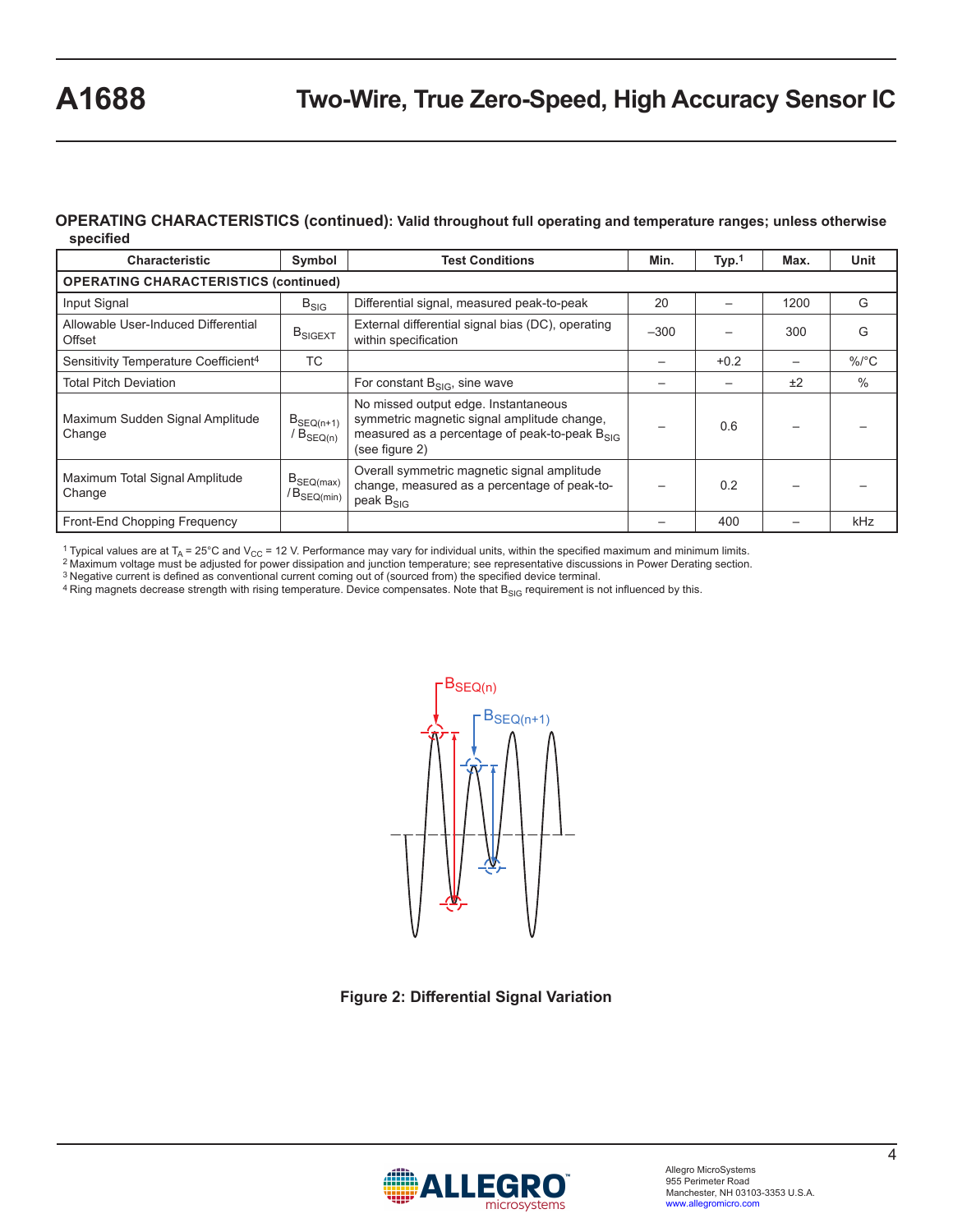#### **THERMAL CHARACTERISTICS**

| Characteristic                  | Symbol         | <b>Test Conditions*</b>                                                                                 | Value       | Unit |
|---------------------------------|----------------|---------------------------------------------------------------------------------------------------------|-------------|------|
| Resistance<br>Package<br>hermal | $R_{\theta$ JA | Single<br><b>PCB</b><br>-laver<br>r limited to solder pads<br>copper'<br>with<br>$\cdot$ . Find $\cdot$ | 040<br>ں ہے | °C/W |

\*Additional thermal information is available on the Allegro website.



#### **Power Derating Curve**





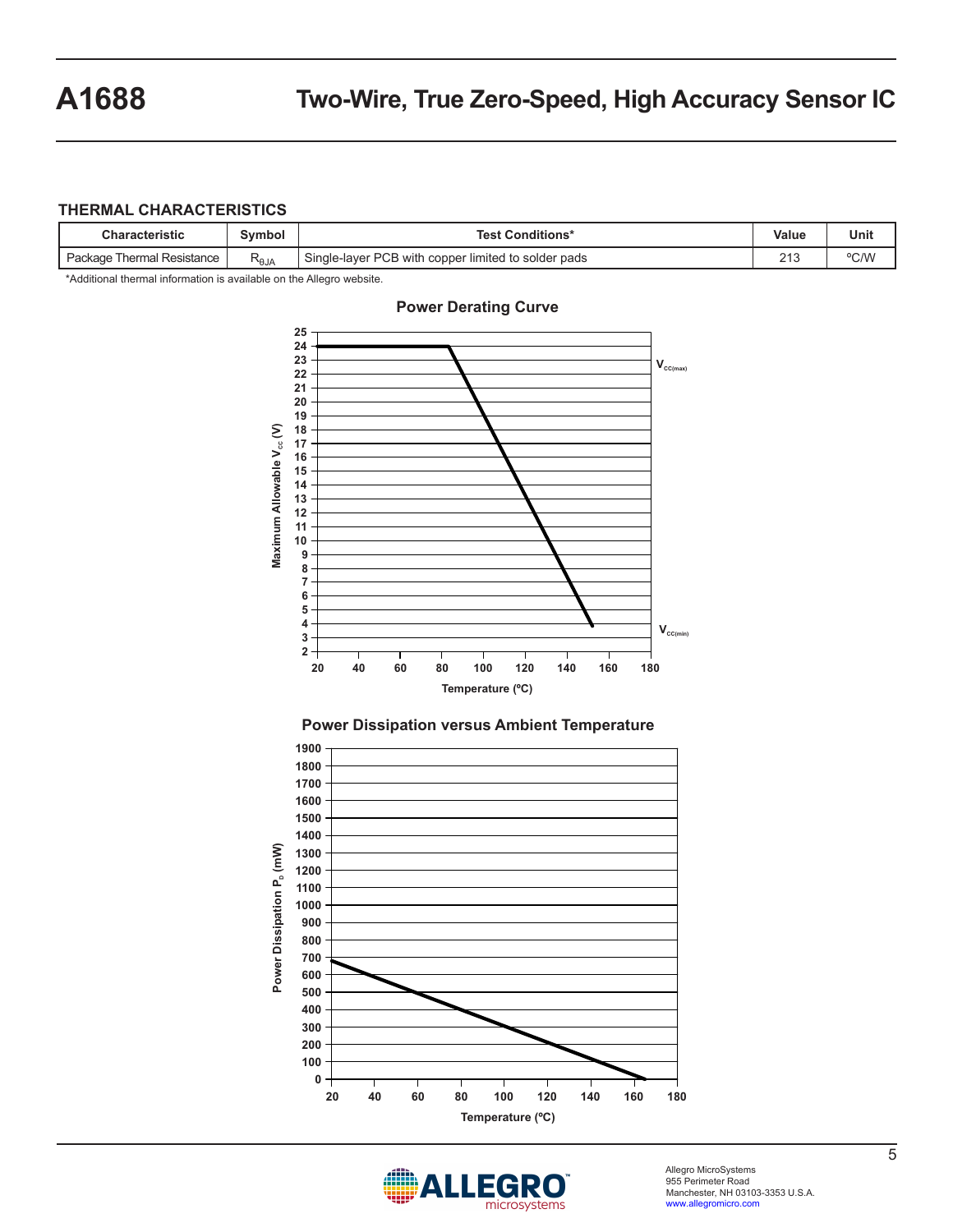# **FUNCTIONAL DESCRIPTION**

## **Hall Technology**

This single-chip differential Hall-effect sensor IC contains two Hall elements as shown in Figure 5, which simultaneously sense the magnetic profile of the ring magnet or gear target. The magnetic fields are sensed at different points (spaced at a 1.75 mm pitch), generating a differential internal analog voltage,  $V_{PROC}$ , that is processed for precise switching of the digital output signal.

The Hall IC is self-calibrating and also possesses a temperaturecompensated amplifier and offset cancellation circuitry. Its voltage regulator provides supply noise rejection throughout the operating voltage range. Changes in temperature do not greatly affect this device due to the stable amplifier design and the offset rejection circuitry. The Hall transducers and signal processing electronics are integrated on the same silicon substrate, using a proprietary BiCMOS process.

# **Target Profiling During Operation**

An operating device is capable of providing digital information that is representative of the mechanical features of a rotating gear or ring magnet. The waveform diagram in Figure 5 presents the automatic translation of the mechanical profile, through the magnetic profile that it induces, to the digital output signal of the A1688. No additional optimization is needed, and minimal processing circuitry is required. This ease of use reduces design time and incremental assembly costs for most applications.

# **Determining Output Signal Polarity**

In Figure 5, the top panel, labeled *Mechanical Position*, represents the mechanical features of the ring magnet or gear target and orientation to the device. The bottom panel, labeled *Device Output Signal*, displays the square waveform corresponding to the digital output signal that results from a rotating target configured as shown in Figure 4. That direction of rotation (of the target side adjacent to the package face) is: perpendicular to the leads, across the face of the device, from the pin 1 side to the pin 2 side. This results in the device output switching from high to low output state as a north magnetic pole passes the device face. In this configuration, the device output voltage switches to its high polarity when a south pole is the target feature nearest to the device. If the direction of rotation is reversed or if a part of type A1688LUBxx-L-x is used, then the output polarity inverts (see Table 1).

#### **Table 1: Output Polarity when a South Pole Passes the Package Face in the Indicated Rotation Direction**

| <b>Rotation Direction</b> | <b>Part Type</b>      |                       |  |  |
|---------------------------|-----------------------|-----------------------|--|--|
|                           | A1688LUBxx-H-x        | A1688LUBxx-L-x        |  |  |
| Pin $1 \rightarrow$ Pin 2 | <sup>I</sup> CC(HIGH) | CC(LOW)               |  |  |
| Pin $2 \rightarrow$ Pin 1 | CC(LOW)               | <sup>I</sup> CC(HIGH) |  |  |





**Figure 3: Relative Motion of the Target Relative Motion of the Target is detected by the dual Hall elements mounted on the Hall IC.**

**Figure 4: Target Orientation Relative to Device (ring magnet shown).**

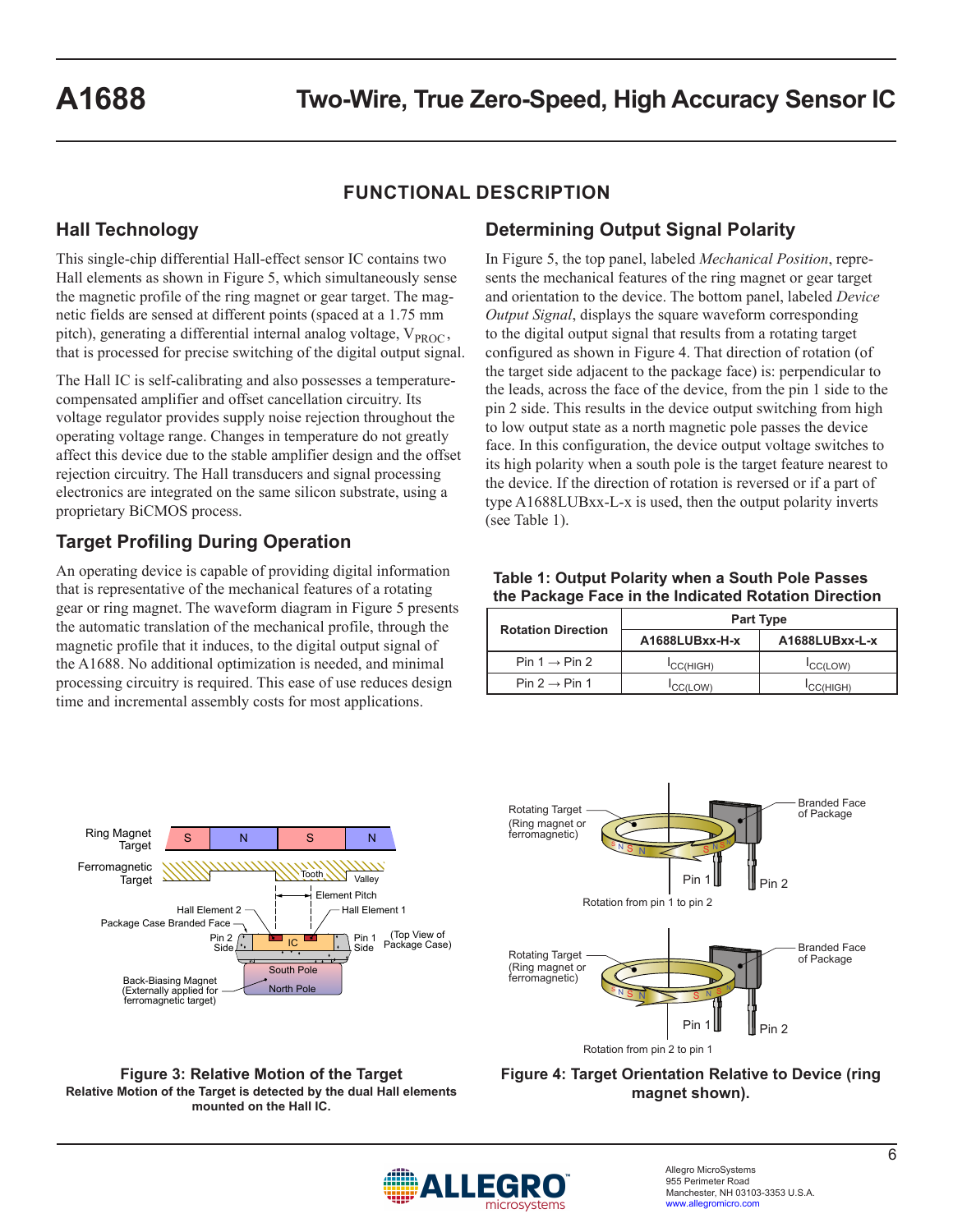



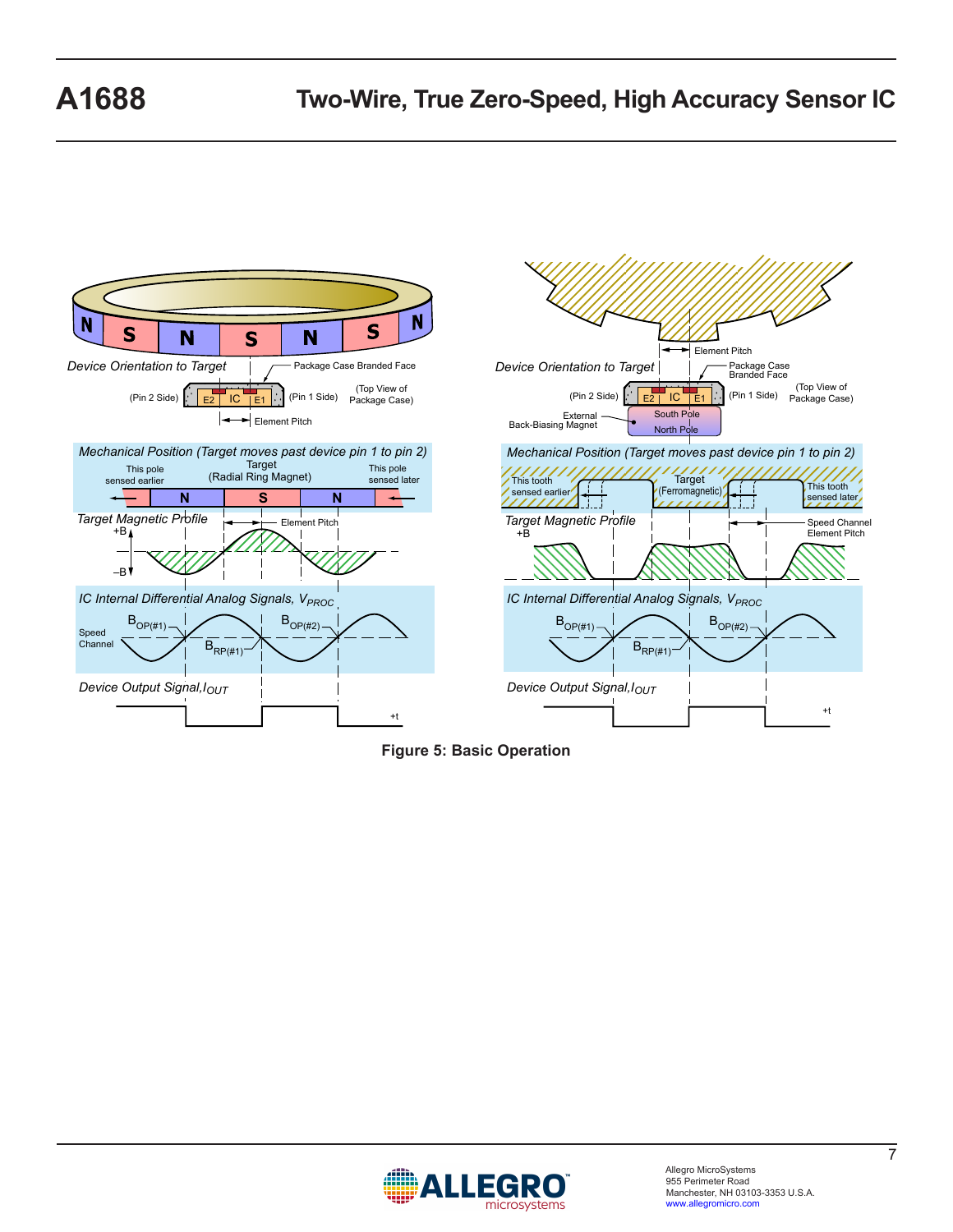### **POWER DERATING**

The device must be operated below the maximum junction temperature of the device,  $T_{J(max)}$ . Under certain combinations of peak conditions, reliable operation may require derating supplied power or improving the heat dissipation properties of the application. This section presents a procedure for correlating factors affecting operating  $T<sub>J</sub>$ . (Thermal data is also available on the Allegro MicroSystems website.)

The Package Thermal Resistance,  $R_{\theta JA}$ , is a figure of merit summarizing the ability of the application and the device to dissipate heat from the junction (die), through all paths to the ambient air. Its primary component is the Effective Thermal Conductivity, K, of the printed circuit board, including adjacent devices and traces. Radiation from the die through the device case,  $R_{\theta JC}$ , is relatively small component of  $R_{\theta JA}$ . Ambient air temperature,  $T_A$ , and air motion are significant external factors, damped by overmolding.

The effect of varying power levels (Power Dissipation,  $P_D$ ), can be estimated. The following formulas represent the fundamental relationships used to estimate  $T_J$ , at  $P_D$ .

$$
P_D = V_{IN} \times I_{IN} \tag{1}
$$

$$
\Delta T = P_D \times R_{\theta J A} \tag{2}
$$

$$
T_J = T_A + \varDelta T \tag{3}
$$

For example, given common conditions such as:  $T_A = 25^{\circ}C$ ,  $V_{CC}$  = 12 V, I<sub>CC</sub> = 14 mA, and R<sub> $\theta$ JA</sub> = 213 °C/W, then:

$$
P_D = V_{CC} \times I_{CC} = 12 \text{ V} \times 14 \text{ mA} = 168 \text{ mW}
$$

$$
\Delta T = P_D \times R_{\theta J A} = 168 \text{ mW} \times 213 \text{ °C/W} = 38.8 \text{ °C}
$$

$$
T_J = T_A + \Delta T = 25 \text{ °C} + 38.8 \text{ °C} = 63.8 \text{ °C}
$$

A worst-case estimate,  $P_{D(max)}$ , represents the maximum allowable power level ( $V_{CC(max)}$ ,  $I_{CC(max)}$ ), without exceeding  $T_{J(max)}$ , at a selected  $R_{\theta I A}$  and  $T_A$ .

*Example*: Reliability for  $V_{CC}$  at  $T_A = 150$ °C, package UB, using minimum-K PCB.

Observe the worst-case ratings for the device, specifically:  $R_{\theta JA} = 213^{\circ}C/W$ ,  $T_{J(max)} = 165^{\circ}C$ ,  $V_{CC(max)} = 24$  V, and  $I_{\text{CC(max)}} = 16 \text{ mA}.$ 

Calculate the maximum allowable power level,  $P_{D(max)}$ . First, invert equation 3:

$$
\Delta T_{max} = T_{J(max)} - T_A = 165 \, \text{°C} - 150 \, \text{°C} = 15 \, \text{°C}
$$

This provides the allowable increase to  $T_J$  resulting from internal power dissipation. Then, invert equation 2:

$$
P_{D(max)} = \Delta T_{max} \div R_{\theta JA} = 15^{\circ}C \div 213^{\circ}C/W = 64.9 \, \text{mW}
$$

Finally, invert equation 1 with respect to voltage:

$$
V_{CC(ext)} = P_{D(max)} \div I_{CC(max)} = 64.9 \, mW \div 16.0 \, mA = 4.05 \, V
$$

The result indicates that, at  $T_A$ , the application and device can dissipate adequate amounts of heat at voltages  $\leq$ V<sub>CC(est)</sub>.

Compare  $V_{CC(est)}$  to  $V_{CC(max)}$ . If  $V_{CC(est)} \leq V_{CC(max)}$ , then reliable operation between  $V_{CC(est)}$  and  $V_{CC(max)}$  requires enhanced  $R_{\text{HJA}}$ . If  $V_{\text{CC}(\text{est})} \geq V_{\text{CC}(\text{max})}$ , then operation between  $V_{\text{CC}(\text{est})}$  and  $V_{\text{CC(max)}}$  is reliable under these conditions.

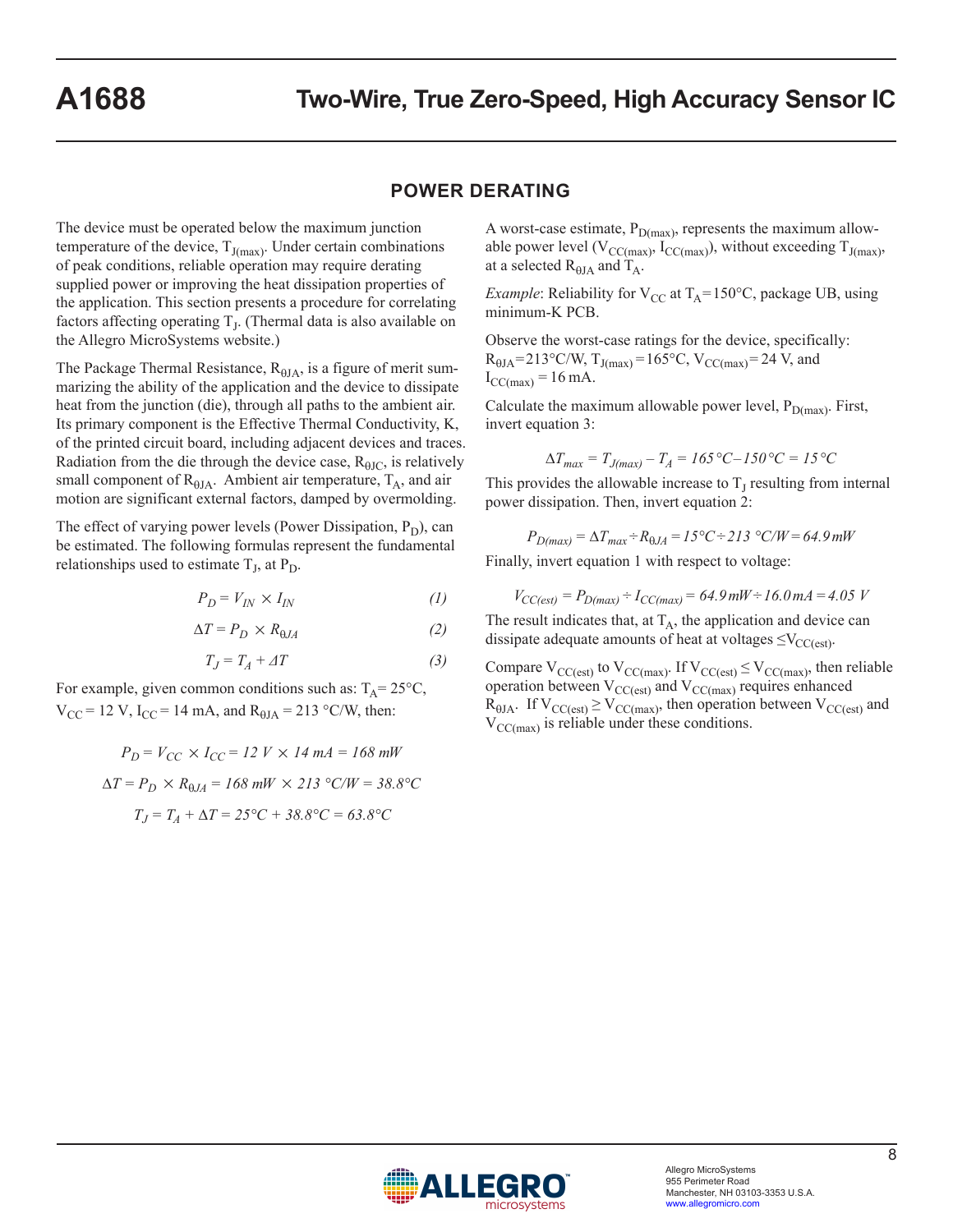# **A1688 Two-Wire, True Zero-Speed, High Accuracy Sensor IC**

## **PACKAGE OUTLINE DRAWING**



**Figure 6: Package UB, 2-Pin SIP**